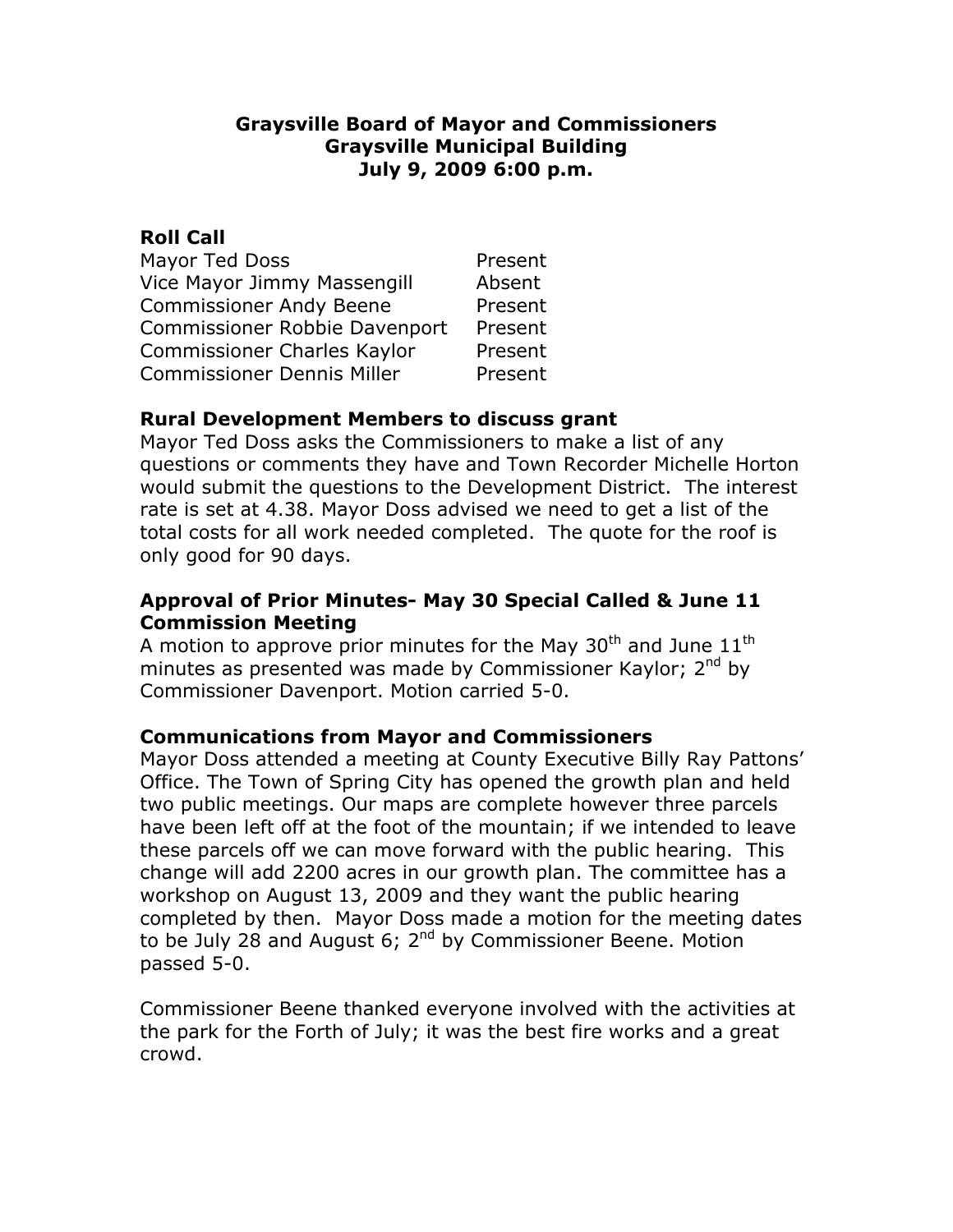Town Recorder Horton reported the Fire Department raised over \$1,100, and the park raised a little under \$400.00

## **Consent Agenda**

A motion to accept the consent agenda was made by Commissioner Beene; 2<sup>nd</sup> by Commissioner Dennis Miller. Motion carried 5-0.

#### **Old Business Review of Town Charter**

Mayor Doss has reviewed the suggestions for the Town Charter and doesn't have anything to add. Town Recorder Michelle Horton will have a list of all suggestions for the board to vote on at next months meeting.

## **Property on Highway 27 / Hickman Lane**

Court date for this case is set for July 16, 2009 at 3:00 pm; the staff has been working with Town Attorney; Ms. Carol Barron, giving her the requested documents for court.

## **Easement at Seventh Day Adventist Church**

The Development District is still awaiting the values from the surveys. Mayor Doss says once we hear back from the Development District we can move forward with getting the bids.

### **Repairs / Maintenance at Annex Building**

We are currently working on a grant. Town Recorder Horton said if the board has any additional questions or want to add additional items to be completed at the annex they need to let her know, if no one has anything she will submit a narrative to get the process started. Commissioner Beene says we need to move forward before the interest rates go up.

### **Meter Issue at Keylon's Market**

Commissioner Kaylor doesn't feel the city is liable but does want to work with Mr. Keylon; he feels we can split the cost of the repair. He does not believe there is a water leak at the meter. Mayor Doss reminded the board two meetings ago it voted to replace three yards; the board can stand by the vote or override it tonight. Mr. Brent Keylon, owner of Keylon's Market, feels the leak and damage should not be his responsibility. Vice Mayor Massengill said we are not convinced it is the city's issue and Mr. Keylon doesn't think he has a leak. The water can be coming from an underground spring. Public Works Director Doss knows the water meter was dry for 28 hours and if it was leaking it would be following the line which wouldn't leave the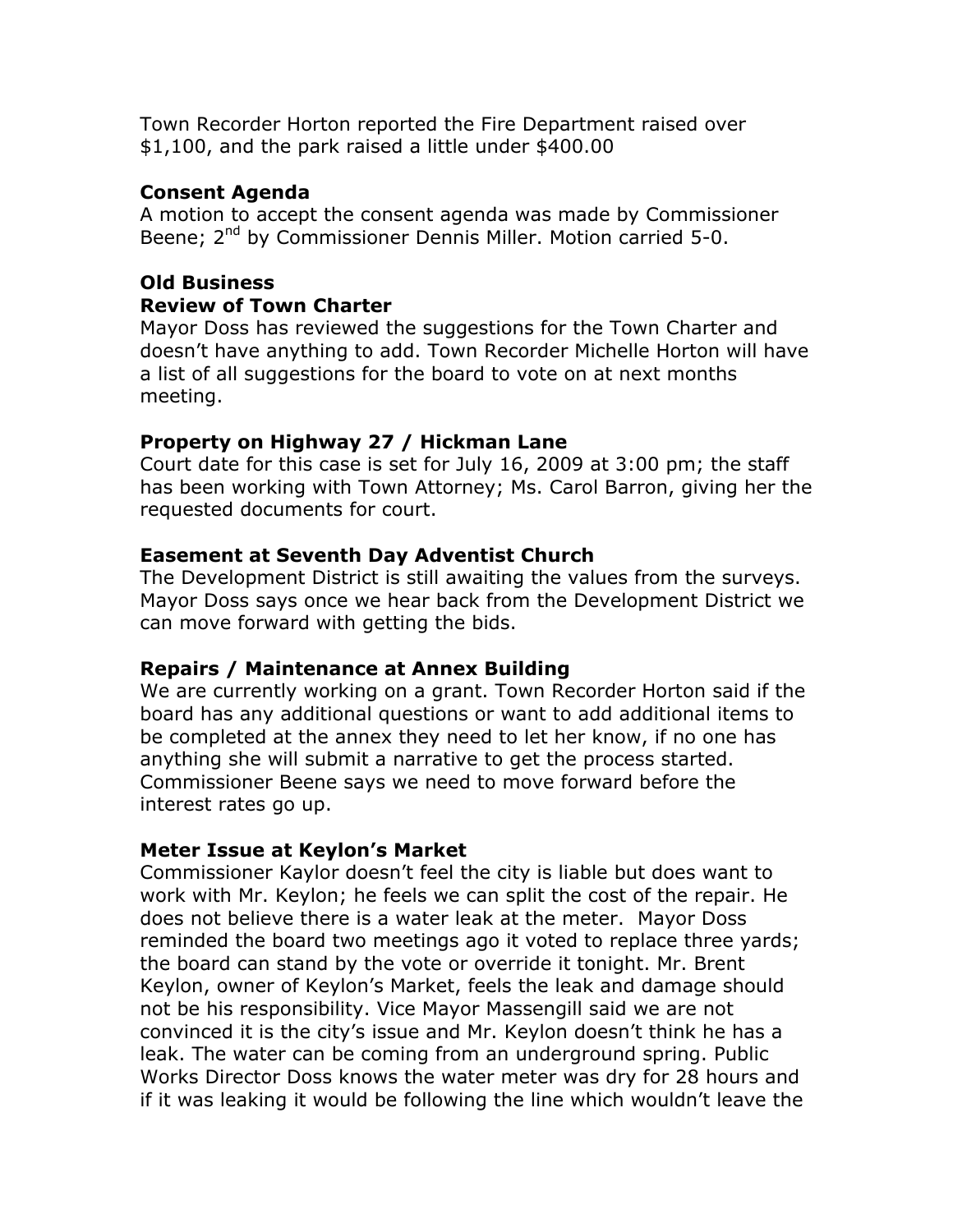meter dry. There was no water in the meter box until it rained on Saturday. Town Recorder Michelle Horton read the estimates that were submitted for the repair; R&L Pavement was \$1,569 for 700 sq. ft. providing the sub base is stable (if the sub base is not stable the price would be higher), the estimate for A-1 Pavement which is asphalt was \$1990, and the labor for concrete was \$600 for 700 sq. ft. Vice Mayor Massengill made a motion to pay for the concrete, put a new meter box in and find where the water is before it is replaced;  $2^{nd}$  by Commissioner Beene. Vice Mayor Massengill would like to see the area marked to keep large trucks off the meter box.

Discussion - Town Recorder Horton asks Public Works Director Doss how long customers would need to stay off of the property while the pavement dries, Mr. Doss said at least 36 hours. Mayor Doss questioned where the money would come from. Public Works Director Doss would pull it from the water fund. Town Recorder Horton asked if we take the necessary steps and find it is not our fault but coming from an underwater spring, will the city have to eat the cost next time as well. Vice Mayor Massengill said this is a one time deal, if the leak continues it will be on Mr. Keylon. Town Recorder Michelle Horton said at the last meeting Mr. Keylon stated before the parking lot was paved he was having issues with the meter however he paved the parking lot anyway. Mr. Keylon would like someone to check the lines for a leak before anything happens. Mayor Doss says that there should be another leak investigator to come out and check for all leaks.

Motion failed 3 – 3; Mayor Doss, Commissioners Davenport and Kaylor voting no.

Mayor Doss voted no because he wants someone to come out and test for leaks, if there is a leak we will fix the problem but if there's not a leak we can save the spending. Public Works Director Doss feels the money shouldn't be spent because it is not the city's fault there is water on his meter; to have someone test the lines it will cost the city \$3,000. Mayor Doss said if the city fixes the problem it will only cost \$2,000; however if we hire someone to test the lines and they show it is the city's fault it will cost \$5,000.00.

A motion was made by Commissioner Kaylor to have the lines checked for leaks;  $2^{nd}$  by Commissioner Davenport. Motion carried 6-0.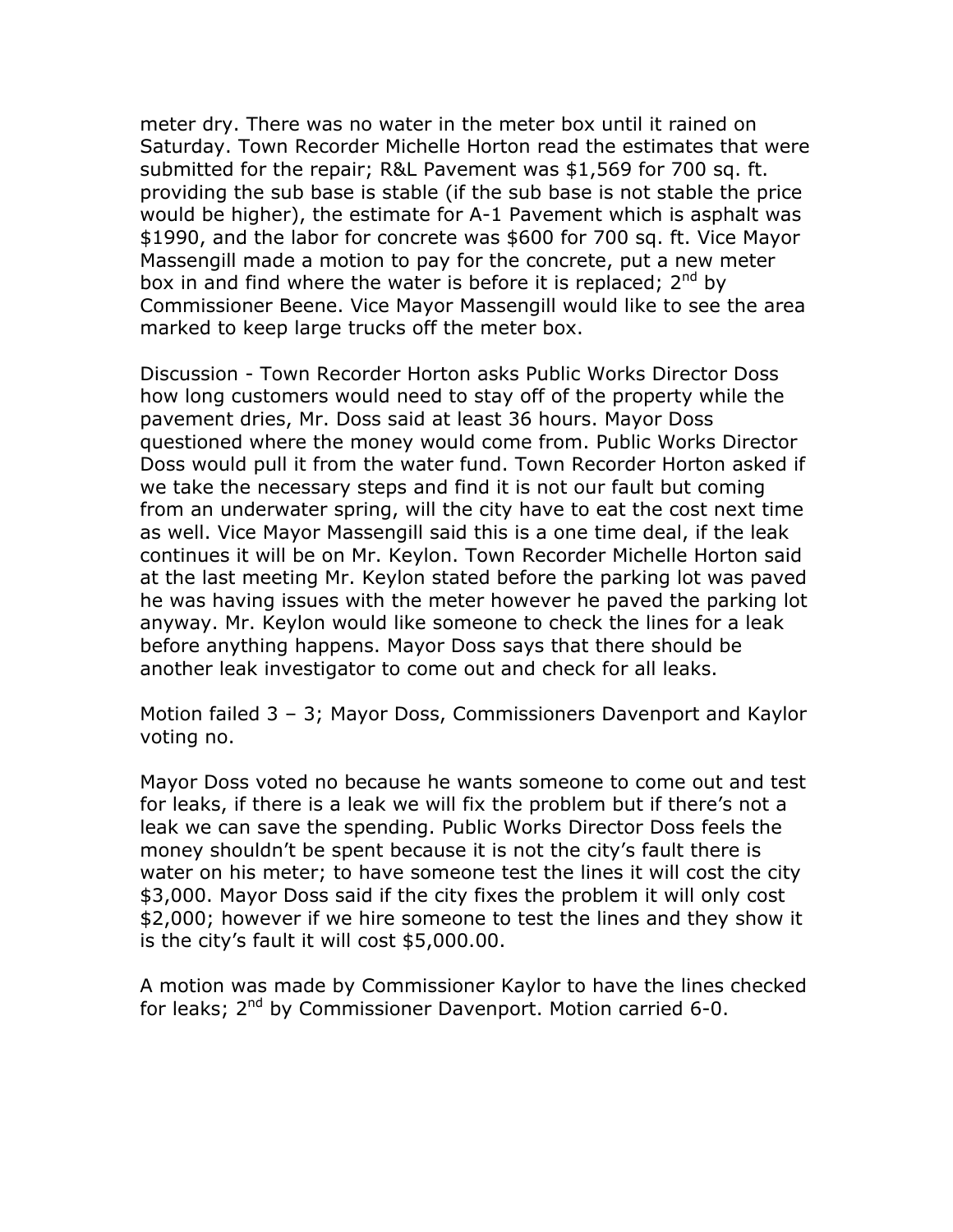### **Vicious Dogs**

Due to half the commission not receiving their packets on the vicious dog ordinances; Mayor Doss will bring a sample for the board to review at next months meeting. Mayor Doss would like Town Attorney, Ms. Barron to review the ordinance and approve the language. Mayor Doss wants to stricken the rules and laws for pit bulls, he relies not every pit bull is vicious and not every Labrador is friendly. We need to look at the main problem why are these dogs vicious? Commissioner Kaylor wants to have the term vicious dogs defined.

## **Ordinance 2009-02 Brush Collection Policy Public Meeting / 2nd Reading**

Mayor Doss explained there will be no brush collection, unless an act of God accurse from November through April. Public Works Director Gary Doss will leave the brush gates open for people to dispose of their own brush. Vice Mayor Massengill does not agree with the ordinance because the gates close at 4:00 p.m. and people who work until 5:00 can not take their brush to the gate. Mayor Doss said this new ordinance will free up Public Works Director Doss's time to work on other issues that has not been complete due to limited time and man power. Commissioner Beene wants the public to be informed on the change and asks for a note to be placed on the water bills.

A motion was made to approve the 2009-02 Brush Collection Policy by Commissioner Beene,  $2^{nd}$  by Commissioner Kaylor. Motion passed 5-1; Vice Mayor Massengill casting the no vote.

# **Commissioner Greens' Resignation**

Commissioner Mel Green informed the board two meetings ago he was resigning. Commissioner Green has turned in his written notification. Mayor Doss knows Commissioner Green put his heart into serving Graysville while he was here. Mayor Doss has had two people approach him and feels that those people who are interested should attend the next meeting.

A motion was made to accept Commissioner Green's Resignation by Commissioner Beene, 2<sup>nd</sup> by Commissioner Miller. Motion passed 6-0.

# **Any Properly Presented Old Business**

None Presented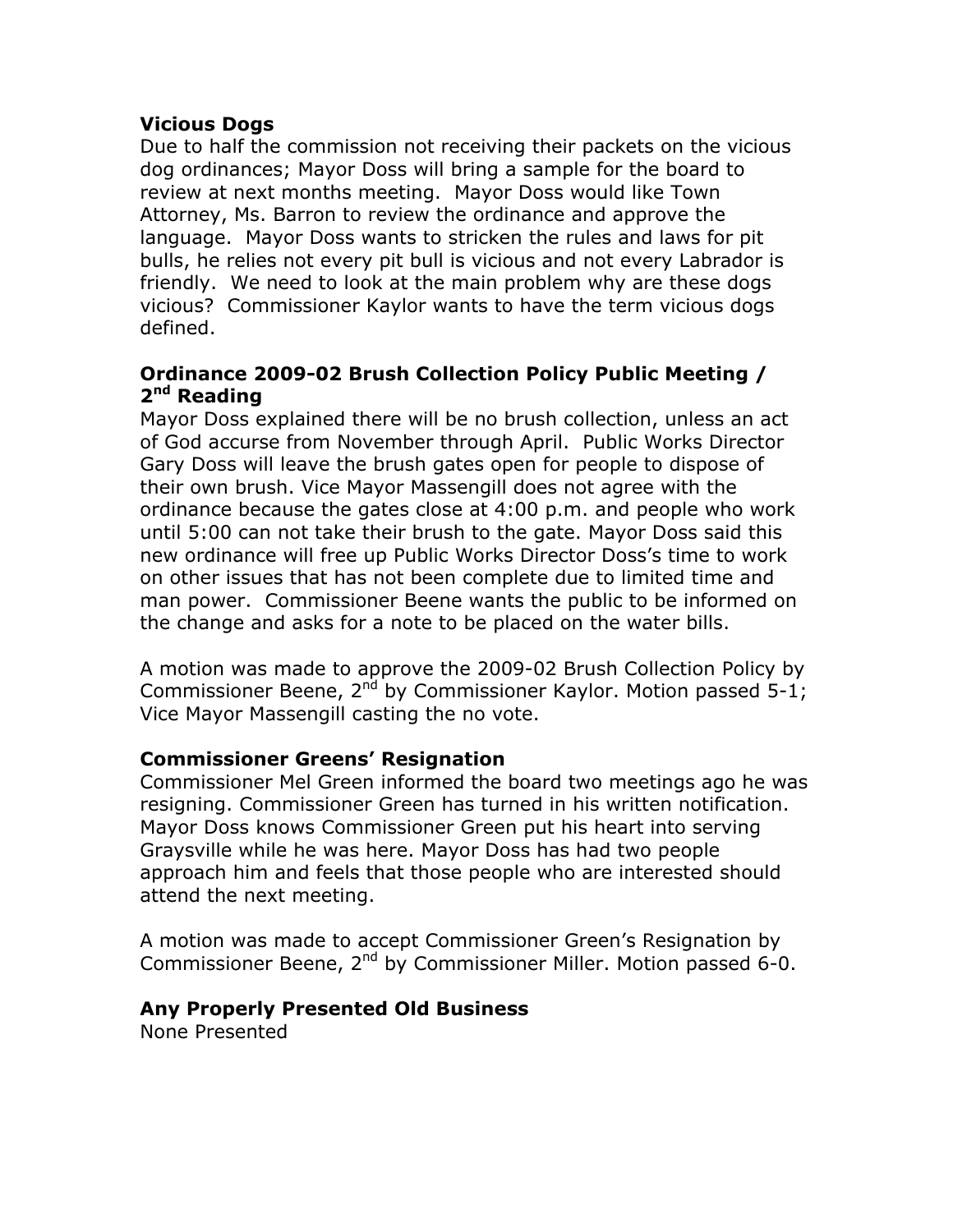#### **New Business**

### **Dave Lester Fence Repair/Replacement**

Mayor Doss says that Dave Lester Fence Repair/Replacement was put in place last year. Town Recorder Michelle Horton says that the fire department will be going out tomorrow to look at the fence to see if the area can be replaced. The individual is saying that the area can not be replaced but the whole fence needs to be replaced. The fire department says that the area that is damaged can be replaced and sturdy enough like before it was damaged. The fence is a ball park fence and the fire department will determine what is to be done. Town Recorder Michelle Horton says that the most expensive the repairs should be is \$300, however, Fire Chief Malls feels that they can repair just the section they cut and that it will be just as sufficient as if they were replacing the whole fence. Mayor Doss asks to reflect back on this issue because not a lot of people know the whole story. It is said that there was a fire and they had to cut through the fence to get to where they needed to be. Mr. Dave Lester says that they didn't need to go through his fence and feels that the whole fence should be replaced. Town Recorder Michelle Horton says that this is the first time that Mr. Dave Lester came to a meeting because he was not present at last years meeting. Mayor Doss says that he would like for this matter to be resolved by the next meeting.

### **Operate on 1/12 of 2008-2009 Budget**

A motion was made to operate on 1/12 of the 2008-2009 budget by Commissioner Kaylor; 2<sup>nd</sup> by Vice Mayor Massengill. Motion passed 6- $0<sub>-</sub>$ 

### **Any Properly Presented New Business**

Each year TML offers safety grants to it membership. The safety grant is a matching 50 / 50 grant to be used to purchase items that reduce worker compensation issues. The departments can combined the items needed in order to get the full benefits of the grant.

A motion to accept the resolution authorizing the Town of Graysville to participate in the TML Risk Management Pool Safety Partners Loss Control Matching Grant Program was made by Commissioner Charles Kaylor, 2<sup>nd</sup> by Vice Mayor Massengill. Motion passed 6-0.

A motion was made to remove Mel Green from the bank signature list by Commissioner Kaylor; 2<sup>nd</sup> by Commissioner Beene. Motion passed 6-0.